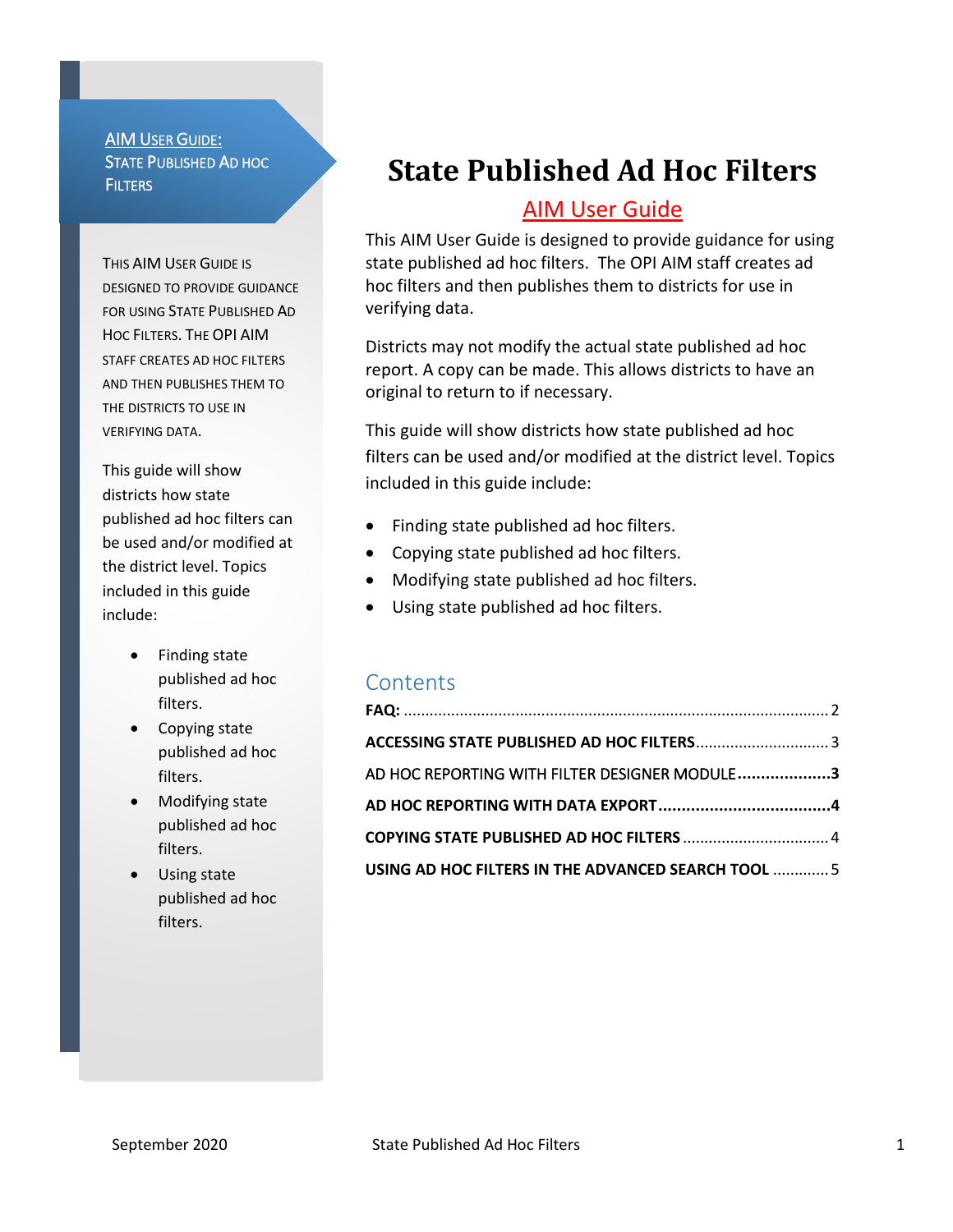#### <span id="page-1-0"></span>FAQ:

#### **1. What does an ad hoc do?**

Ad Hocs help gather and filter stored data in Infinite Campus so users can see filtered or tailored sets of data. They can also extract and generate reports on specific data sets.

#### **2. How do I access state published ad hoc filters?**

Users must have access to the user group *MTE all tools* or the district must modify the Ad Hoc Reporting User Group to have access to state published ad hoc filters.

## **3. Why should state published ad hoc filters be copied?**  Copying state published ad hoc filter allows a district to see the filter logic and make district level modifications to the ad hoc filter.

#### **4. How do I modify a state published ad hoc filter?**

To modify a state published ad hoc filter a user will first need to copy the filter to their Saved Filters or to another Ad hoc Reporting group.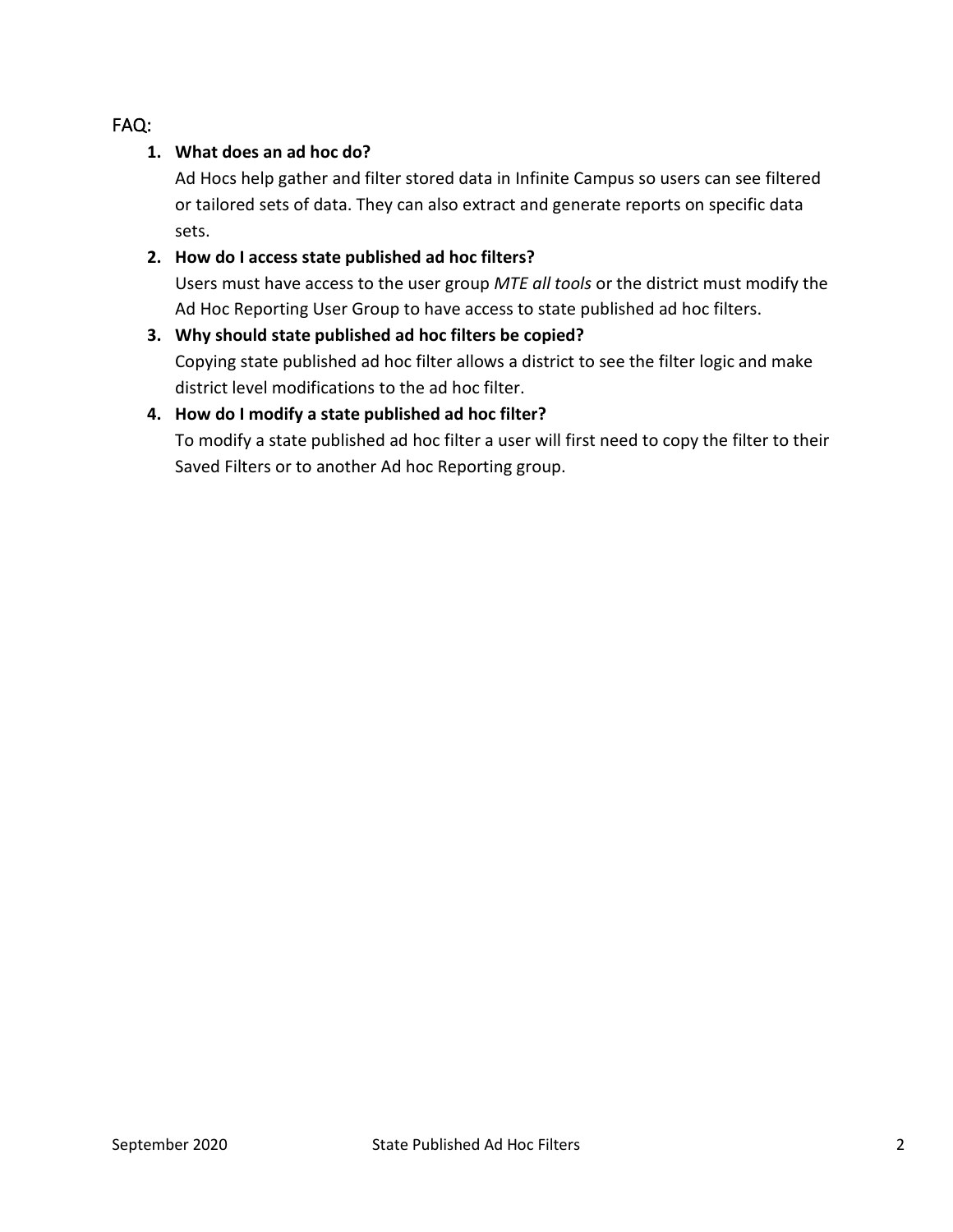# <span id="page-2-0"></span>ACCESSING STATE PUBLISHED AD HOC FILTERS

- **1.** Select the *Year* from the tool bar. If desired, you can also select the School you wish to view data for by selecting the *School* from the tool bar as well. Search Index
- **2.** From the **Index** tab, select **Ad hoc Reporting.**
- **3. S**elect **Filter Designer**.
- **4.** Under **Saved Filter**, click on the + next to the *State Published* folder.
- **5.** Choose a filter. The filter may not be edited or deleted. (See page 4 for copying filters for editing).

**NOTE:** A user must either belong to the *group MTE\_all tools* or have rights to state published filters through another user group. Functionality in Infinite Campus prevents a user from having access to data through Ad hoc Reporting that they do not have access to through Tool Rights. For example, a Special Education teacher who has access to State Published filters will not be able



to run a Free/Reduced Meal Status report from that group, unless the teacher first has access to those fields through User Groups and/or Tool Rights.

## <span id="page-2-1"></span>AD HOC REPORTING WITH FILTER DESIGNER MODULE

To view the results of an ad hoc filter:

- **1.** From the **Index** tab, select **Ad Hoc Reporting** and
- **2.** Select **Filter Designer**.
- **3.** Select a Saved Filter.
- **4.** Click the **Test** button to see the results in a pop-up HTML format.
- **5.** An HTML pop up will appear with the ad hoc filter results.

\*If you would rather view the list of students to the left under Search Results instead of in an HTML document, click the **Search** button instead of the **Test** button.



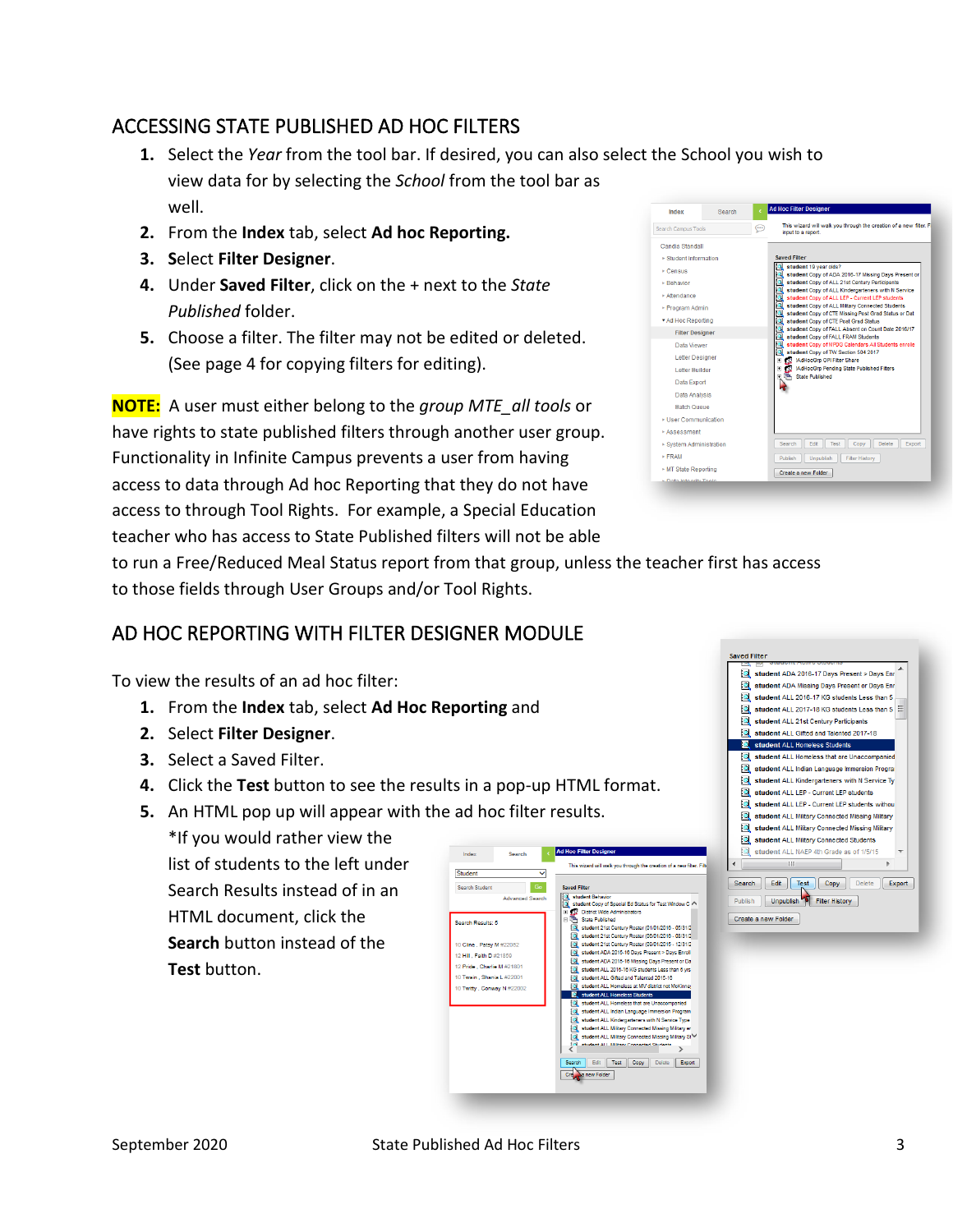## <span id="page-3-0"></span>**AD HOC REPORTING WITH DATA EXPORT**

Ad Hoc Filter results can be exported in a variety of formats.

- **1.** From the **Index**, select **Ad Hoc Reporting**.
- **2.** Select **Data Export**.
- **3.** Select a *Saved Filter* and an *Export Format*. **NOTE:** The most popular format is the Delimited values (CSV), which exports the report into Excel.
- **4.** Click the **Export** button. (The image below is an example of an Excel file that was exported using these steps.)

| This wizard will dump the result of a filter into a data file (csv, tab delimited, xml) or a simple list report.<br>⊕<br>Search Campus Tools                                                                                                                                                                                   |                                                                                                                                                                                                                                                                                                                                                                                                                                                                                                                                                                                                                                                                                                                                                                                                                                                                                                                                                                                                                                                                                                        |                                                                                                                                                                                                                                                                                            |  |  |  |  |  |
|--------------------------------------------------------------------------------------------------------------------------------------------------------------------------------------------------------------------------------------------------------------------------------------------------------------------------------|--------------------------------------------------------------------------------------------------------------------------------------------------------------------------------------------------------------------------------------------------------------------------------------------------------------------------------------------------------------------------------------------------------------------------------------------------------------------------------------------------------------------------------------------------------------------------------------------------------------------------------------------------------------------------------------------------------------------------------------------------------------------------------------------------------------------------------------------------------------------------------------------------------------------------------------------------------------------------------------------------------------------------------------------------------------------------------------------------------|--------------------------------------------------------------------------------------------------------------------------------------------------------------------------------------------------------------------------------------------------------------------------------------------|--|--|--|--|--|
| OPI Support                                                                                                                                                                                                                                                                                                                    | <b>Saved Filter</b>                                                                                                                                                                                                                                                                                                                                                                                                                                                                                                                                                                                                                                                                                                                                                                                                                                                                                                                                                                                                                                                                                    | <b>ALL Homeless Students</b>                                                                                                                                                                                                                                                               |  |  |  |  |  |
| * Student Information<br><b>Centus</b><br><b>- Rehavior</b><br><b>F Health</b><br><b>E Attendance</b><br>* Scheduling<br><b>F</b> Fees<br><sup>*</sup> Grading & Standards<br>> Medicaid<br>* Program Admin<br>* Ad Hoo Reporting<br><b>Filter Designer</b><br>Data Viewer<br>Letter Designer<br>Letter Ruilder<br>Data Export | student Behavior<br>ło.<br>student Cooy of Special Ed Status for Test Window C A<br>FL FD District Wide Administrators<br><b>State Published</b><br>日语<br>a<br>student 21st Century Roster (01/01/2016 - 05/31/2<br>fоl<br>student 21st Century Roster (05/01/2015 - 08/31/2)<br>Foll: student 21st Century Roster (09/01/2015 - 12/31/2)<br>C.<br>student ADA 2015-16 Days Present > Days Enroll<br>la.<br>student ADA 2015-16 Missing Days Present or Da<br><b>Q</b><br>student ALL 2015-16 KG students Less than 5 yrs<br>ſQ.<br>student ALL Gifted and Talented 2015-16<br>[C] student ALL Homeless at MV district not McKinner<br>o.<br>student ALL Homeless Students<br>student ALL Homeless that are Unaccompanied<br>lo.<br>la.<br>student ALL Indian Language Immersion Program<br>ia,<br>student ALL Kindergarteners with N Service Type<br>Q<br>student ALL Military Connected Missing Military er<br>ło.<br>student ALL Military Connected Missing Military SIV<br><b>EN Introduced ALL Military Concepted Students</b><br>Search<br>Edit<br>Copy<br>Delete<br>Test<br>Create a new Folder | <b>Pick an Export Format</b><br>C HTML list report<br>OXML<br>@ Delimited values (CSV)<br><b>Band width</b><br><b>PDF</b> recor<br>Delimiter<br>Comma V<br>Include column display header<br>ø<br>Double quote data<br>Only when it contains the delimiter v<br>Include subtotals<br>Export |  |  |  |  |  |
| Data Analysis<br><b>Retrit Oriente</b>                                                                                                                                                                                                                                                                                         |                                                                                                                                                                                                                                                                                                                                                                                                                                                                                                                                                                                                                                                                                                                                                                                                                                                                                                                                                                                                                                                                                                        |                                                                                                                                                                                                                                                                                            |  |  |  |  |  |

| A1 |                 | ÷<br>$\times$<br>÷           |                               | fx<br><b>District</b> |              |       |   |   |  |                                                              |   |
|----|-----------------|------------------------------|-------------------------------|-----------------------|--------------|-------|---|---|--|--------------------------------------------------------------|---|
|    | A               | B                            |                               | D                     | E            | F     | G | H |  | К                                                            | M |
|    | <b>District</b> | <b>School</b>                | Last Name First Name State ID |                       |              | Grade |   |   |  | Homeless Nighttime McKinney-Unaccomp Enroll Start Enroll End |   |
|    |                 | Shelby Pub Shelby Higi Cline |                               | Patsy                 | $2.22E + 08$ | 10    |   |   |  | 8/23/2017                                                    |   |
| 3. |                 | Shelby Pub Shelby Hig Hill   |                               | Faith                 | $5.18E + 08$ | 12    |   |   |  | 8/23/2017                                                    |   |
| 4  |                 | Shelby Pub Shelby Hig Pride  |                               | Charlie               | $6.15E + 08$ | 12    |   |   |  | 8/23/2017                                                    |   |
| 5. |                 | Shelby Pub Shelby Hig Twain  |                               | Shania                | $9.63E + 08$ | 10    |   |   |  | 8/23/2017                                                    |   |
| 6. |                 | Shelby Pub Shelby Hig Twitty |                               | Conway                | 8.69E+08     | 10    |   |   |  | 8/23/2017                                                    |   |
|    |                 |                              |                               |                       |              |       |   |   |  |                                                              |   |
| 8  |                 |                              |                               |                       |              |       |   |   |  |                                                              |   |
| 9  |                 |                              |                               |                       |              |       |   |   |  |                                                              |   |

## <span id="page-3-1"></span>COPYING STATE PUBLISHED AD HOC FILTERS

- **1.** From the **Index**, select **Ad hoc Reporting.**
- **2.** Select **Filter Designer**.
- **3.** Under **Saved Filter**, expand the *State Published* folder.
- **4.** Choose a filter.
- **5.** The state published filter may not be edited or deleted, but it can be copied.
- **6.** To edit or view the parameters of the report, click **Copy**. Then click **OK** when the warning message appears.
- **7.** A copy of the report will be created under the user's filters.